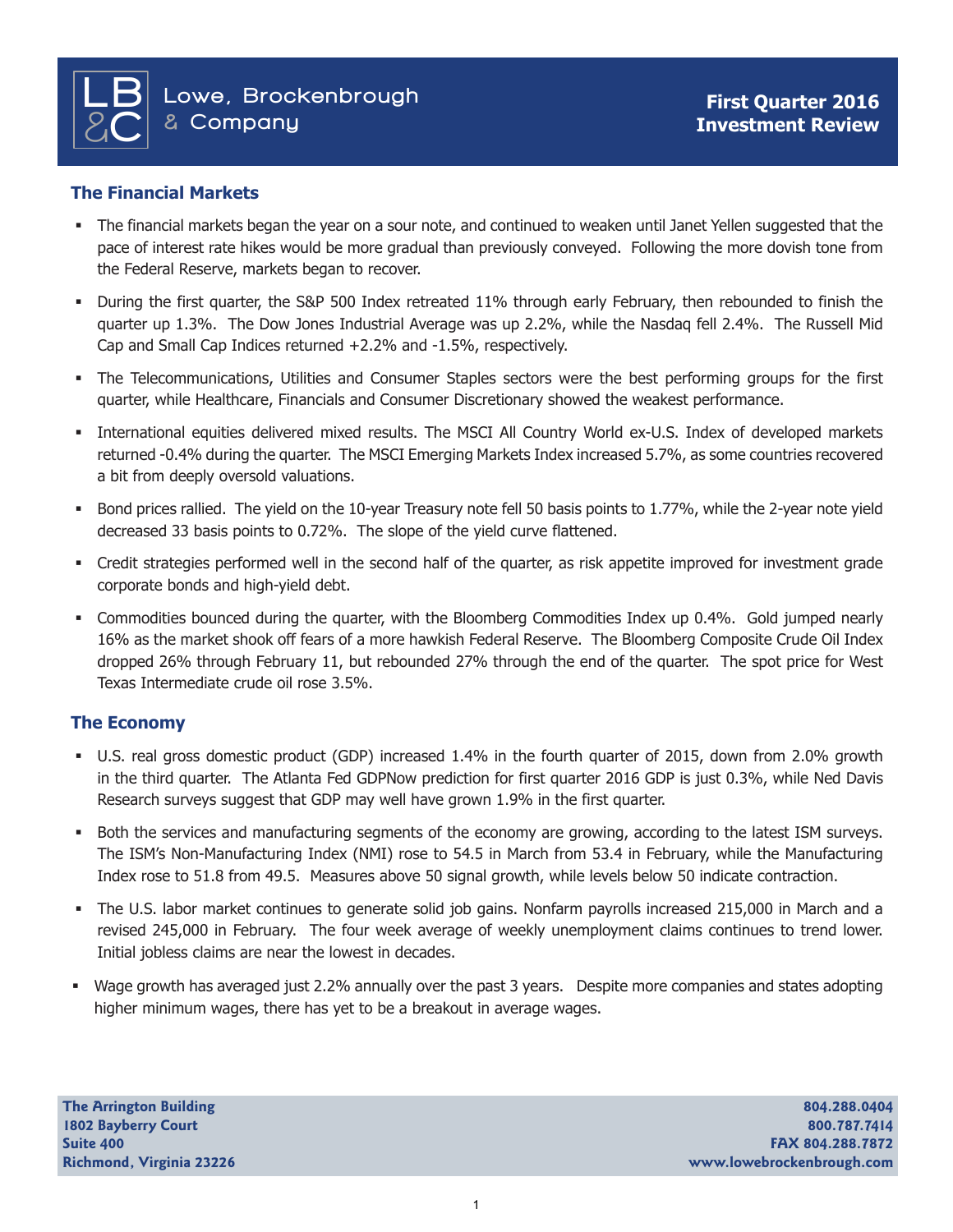

#### **The Economy** (continued)

- In January, the Case-Shiller House Price Index decreased 0.2% for the month, but was 5.7% higher than a year ago. Mortgage rates have fallen to their lowest point in 2016 and are slightly lower than a year ago. Refi applications had previously slowed down, but volume is now picking back up with the decline in rates.
- Retail sales were weak in the first quarter, falling 0.3% in March, after an unchanged February and 0.4% decline in January. Auto sales have also cooled from the record pace of last year, though they are still up 3.1% so far in 2016.
- Evercore ISI reports that China's nominal GDP accelerated from 6.0% in the fourth quarter to 7.2% in the first quarter. The latest measure of year-over-year real GDP growth in China was 6.7%. China Internet Company quarterly revenues are up 42% year-over-year on average.
- Corporate profits have declined for the last three quarters, mainly due to the severe impact of lower oil and other commodity prices on energy, materials and mining company earnings. However, core earnings (ex. energy, financials and utilities) have been growing at mid-single digit rates.

## **Equity Market Monitor**

- Interest Rates/Credit (+): The Fed's more dovish stance, combined with additional monetary easing by the European Central Bank and the Bank of Japan, means that bond yields are likely to remain at current low levels for a while longer.
- Sentiment (N): With the market's rapid decline to begin 2016, sentiment levels had fallen to levels last seen in August/September. Since the mid-February bottom in the market, sentiment has recovered somewhat, but is not yet at an extreme level of optimism.
- Macro-Economic Indicators (N): While the dollar's strength and weak international economies are definite headwinds to the U.S. economy, most domestic economic weakness is contained in the Energy sector. Recent bank reports have also noted some negative impacts from Energy. Low unemployment, continuing low interest rates and low oil prices are all supportive of consumer spending. Since the beginning of the year, our macroeconomic indicators are down slightly but have recovered in recent weeks. Our leading indicators continue to forecast no recession in the next 6 months.
- Valuation (N/-): The recent recovery in the stock market combined with the decline in S&P 500 earnings (driven primarily by Energy corporate earnings) has lifted valuations slightly. Modest growth in non-energy corporate earnings has allowed the market's multiple of trailing operating earnings to rise to 19.9x versus a long term median level of 17.4x. The ten year cyclically-adjusted price earnings multiple (sometimes called the Shiller PE) has risen to 26x reported earnings versus a long-term median of 20x. Both of these valuation measures suggest that the market is fully valued, although more in-line with long-term averages within the context of the low level of interest rates. An Energy sector recovery could lead to the overall level of earnings in the market recovering more quickly that currently anticipated.
- Taken together, the four components of our Equity Market Monitor point to a neutral to modestly favorable environment for equities. However, given current market valuation measures, a softening of corporate earnings would represent a strong headwind to higher prices.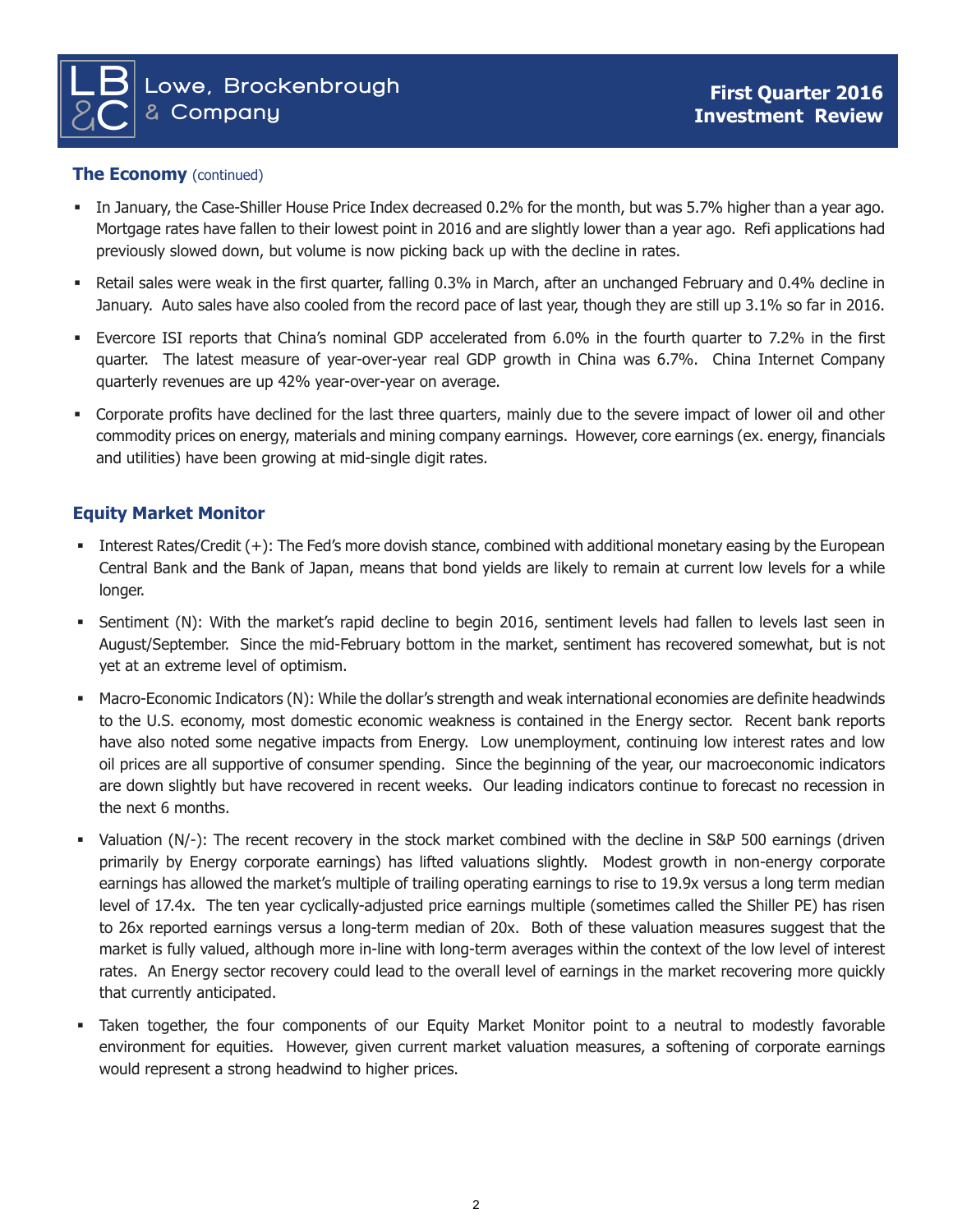**First Quarter 2016 Commentary and Outlook**

### **Overview**

 $\overline{\mathsf{LB}}$ 

**&**C

Lowe, Brockenbrough reaffirms our views on asset allocation and long term investing - stay the course, for now; let time and compounding work their magic. While we acknowledge returns in stocks and bonds will likely be uneven and somewhat below long-term averages, we continue to believe that investment capital should be committed to the markets.

Generally speaking, we have made only modest changes to portfolios since the beginning of the year. Equities ended the quarter little changed. The Utilities and Staples sectors, as well as gold, benefited during the period as investors shunned risk. Bonds outperformed equities, confounding those market observers expecting higher interest rates. Our equity strategies remain positioned for positive economic and earnings growth, while fixed income portfolios continue to be defensively positioned with respect to rates, with an emphasis on corporate credit. Following is a more detailed discussion of our view of the investment landscape.

### **The Devil You Know**

Despite what we characterize as convincing evidence that the U.S. economy, while sluggish, is generally in good shape, equity markets wilted in a recession scare to start the year before recovering by the end of the quarter. With this unpleasantness past, an easing of the market's dark mood could be expected, yet melancholy persists. The fact is there's profound unfamiliarity with some of our current guideposts: shockingly low or even negative interest rates, persistently anemic economic growth, fiscal and monetary policy impotency, a uniquely different Presidential race. The strangeness of this environment is almost impossible to ignore. And even if one tried, we are regularly saturated with the media's dark prognostications. Of course, no one has forgotten the 2008 financial crisis, or the 2002 bust for that matter. Both wounds still occasionally throb. It's quite clear that investors are in a shoot first mood, hence the swoons last August and in January. And, with nearly \$7 trillion in government bonds (European and Japanese) priced to deliver negative returns, some are literally willing to pay to avoid perceived risk. The phrase 'the devil you know' couldn't be more apt.

So it seems everyone is obsessed with sidestepping the next big decline. No one is anxious to relive a 2008-style beating. That's understandable, but we simply don't see a looming disaster (more on that in the next section), and run-of-the-mill recessions are notoriously hard to predict. Market action can be very convincing, but it isn't great at predicting recessions, and neither are economists or Fed Governors. In fact, we don't know anyone with a foolproof system for timing the markets. We wouldn't stay in business if we panicked every time the market sold off - lose ten percent, get out, miss the recovery, get back in; lose ten percent, get out, miss the recovery, etc. You get the picture. Lasting wealth has rarely been built by jumping in and out of the markets, but much has been lost that way.

### **Slower for Longer**

Global growth has indeed downshifted, and the U.S. isn't completely immune. Domestic fourth quarter GDP growth was a paltry 1.4%, but we were relatively optimistic that would set up a somewhat stronger first quarter result. Apparently, that will not be the case – first quarter growth will probably come in around 1%. This recovery will be forever remembered for its sluggishness. There are a number of factors at work here, and we'll touch on a few.

- Capital spending, a potent and traditionally dependable source of economic growth, has been conspicuously restrained in this cycle, and the only major bright spot had been in Energy, which recently collapsed with oil and gas prices. This being economics, unprovable theories abound for this spending deficit. The most tangible would be the downshift in Chinese growth. Their unprecedented debt-fueled investment cycle, which propelled much of the emerging world's growth, is waning. Fortunately, the U.S. and Chinese economies are only tangentially connected, so this has caused no major bleeding, though there have certainly been a thousand little cuts.
- Less tangible would be a general lack of animal spirits a reluctance to risk capital. Pundits blame regulation, higher taxes, Federal Reserve meddling, debt proliferation, and a lingering hangover from the Great Recession, among other things.